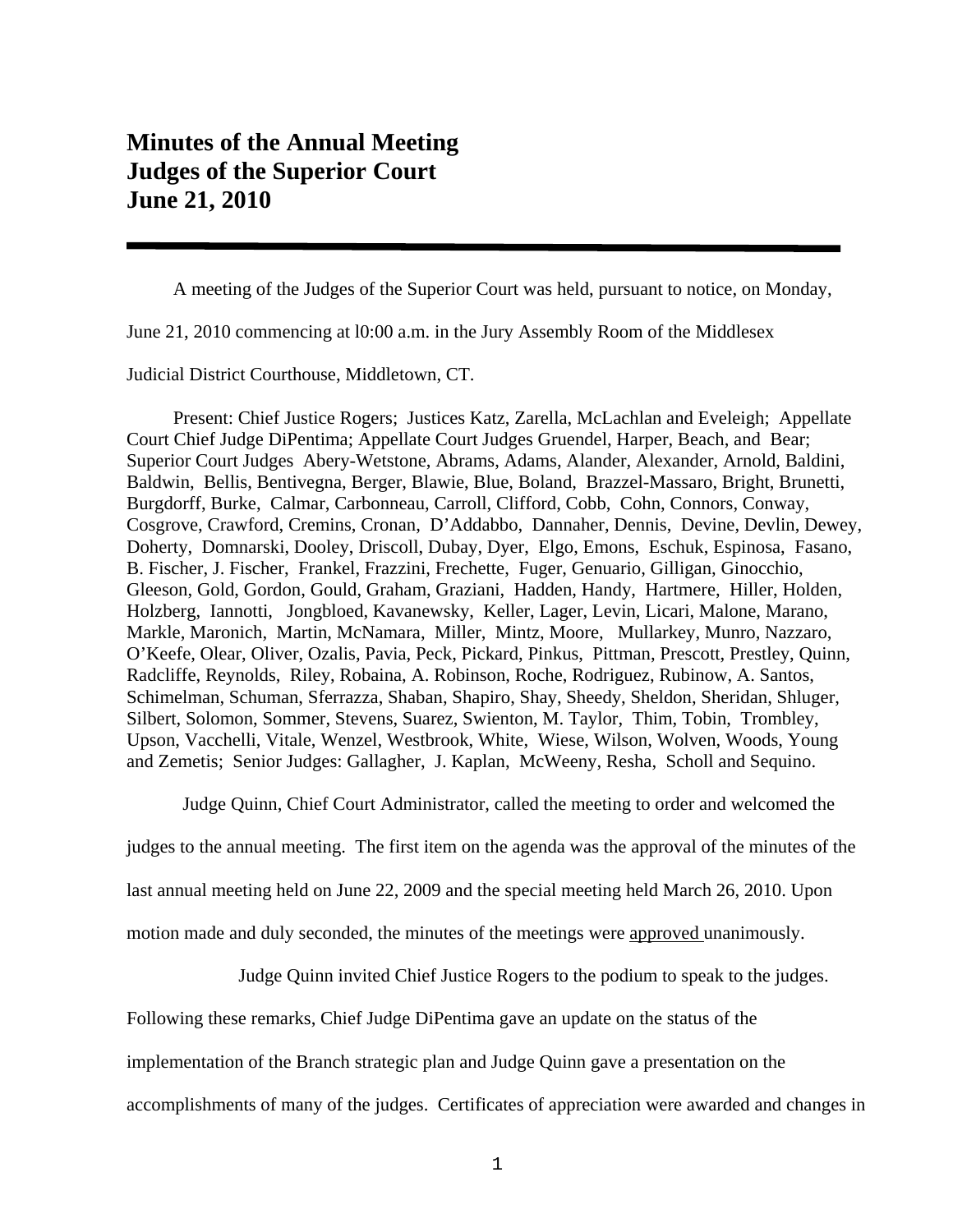the status of the judges since the last annual meeting were announced.

 Justice Zarella gave the report of the Rules Committee. Following the report, a motion was made for the adoption of the amendments to the Practice Book and to the Code of Evidence which were emailed to the judges for use at this meeting. The motion was duly seconded.

During discussion on the motion, a motion was made and seconded to strike the word "pro se" and substitute "self-represented" in proposed Comment 4 to proposed Rule 2.2, which is on page 15 of Justice Zarella's memo concerning proposed Practice Book Revisions dated June 7, 2010. Following discussion about taking action on this proposal with regard to all Practice Book references to "pro se" litigants, the motion and second were withdrawn.

 When discussion returned to the original motion to adopt the amendments to the Practice Book and to the Code of Evidence that had been emailed to the judges, a motion was made and seconded to amend the original motion by deleting proposed Comment 5 of proposed Rule 2.11 (p. 29 of Justice Zarella's memo). During discussion of this motion, a motion was made and seconded to separate the original motion into two parts, (1) the proposed new Code of Judicial Conduct and (2) all other proposed revisions to the Practice Book, and the revisions to the Code of Evidence. This motion was approved unanimously.

Following discussion, the motion to amend the original motion by deleting proposed Comment 5 of proposed Rule 2.11 was approved by a vote of 82 to 68. Those voting in favor of the motion were: Justice Eveleigh, Appellate Court Judge Harper, Judges Abery-Wetstone, Adams, Alander, Arnold, Baldini, Berger, Blawie, Boland, Brazzel-Massaro, Brunetti, Burke, Calmar, Carbonneau, Cobb, Cohn, Conway, Crawford, Cremins, Cronan, Dennis, Devine, Doherty, Domnarski, Dooley, Elgo, Eschuk, Frankel, Fuger, Gallagher, Ginocchio, Gleeson, Gordon, Graham, Graziani, Handy, Hiller, Holden, Iannotti, Jongbloed, J. Kaplan, Keller, Malone, Maronich, Martin, McNamara, Mintz, Moore, Mullarkey, Nazzaro, O'Keefe, Oliver,

2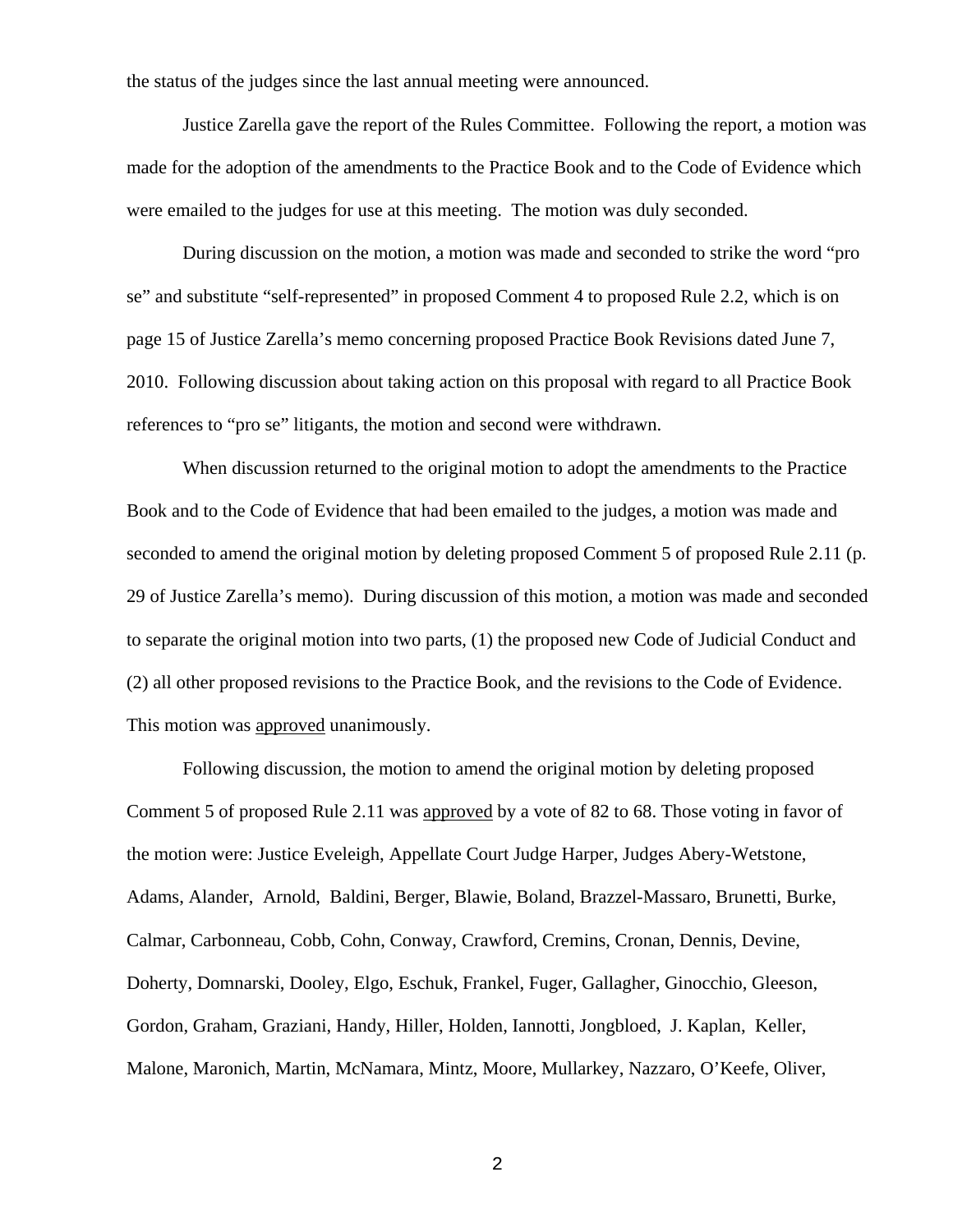Ozalis, Peck, Pickard, Pittman, Prescott, Prestley, Radcliffe, Riley, Robinson, Rubinow, A. Santos, Scholl, Sferrazza, Shaban, Shapiro, Shay, Sheedy, Sheridan, Silbert, Sommer, Stevens, Tobin, Vitale, Wenzel, White, Wiese, Wolven, Young and Zemetis. Those voting against the motion were: Chief Justice Rogers, Justices Katz, Zarella and McLachlan; Appellate Court Chief Judge DiPentima, Appellate Court Judges Beach and Bear; Superior Court Judges Abrams, Alexander, Bellis, Bentivegna, Blue, Bright, Burgdorff, Carroll, Clifford, Connors, Cosgrove, D'Addabbo, Danaher, Devlin, Dewey, Driscoll, Dubay, Dyer, Emons, Espinosa, Fasano, B. Fischer, J. Fischer, Frazzini, Frechette, Genuario, Gilligan, Gold, Gould, Hadden, Hartmere, Holzberg, Kavanewsky, Lager, Licari, Marano, Markle, McWeeny, Miller, Munro, Olear, Pinkus, Quinn, Robaina, Roche, Resha, Schuman, Sequino, Sheldon, Shluger, Solomon, Suarez, Swienton, Taylor, Thim, Trombley, Upson, Vacchelli, Westbrook, Wilson and Woods.

 Following the vote concerning the deletion of Comment 5, a motion was made and seconded to adopt all other proposed revisions to the Practice Book and the revisions to the Code of Evidence, which were emailed to the judges. This motion was approved unanimously.

 A motion was then made and seconded to approve the proposed new Code of Judicial Conduct, as amended by a previous vote. This motion was approved unanimously.

Justice Zarella offered the following motion, "I further move:

(a) that new Practice Book Chapter 25A and new form 207, the repeal of Sections 25-65 through 25-67, and the amendments to Rule 1.15 of the Rules of Professional Conduct, as just adopted, become effective on August 1, 2010, and that the requirement of Practice Book Section 1-9 that a rule not become effective less than sixty days after its promulgation be waived pursuant to the provisions of that section;

(b) that the rest of the amendments to the Practice Book and to the Code of Evidence, as just adopted, become effective on January 1, 2011; and

3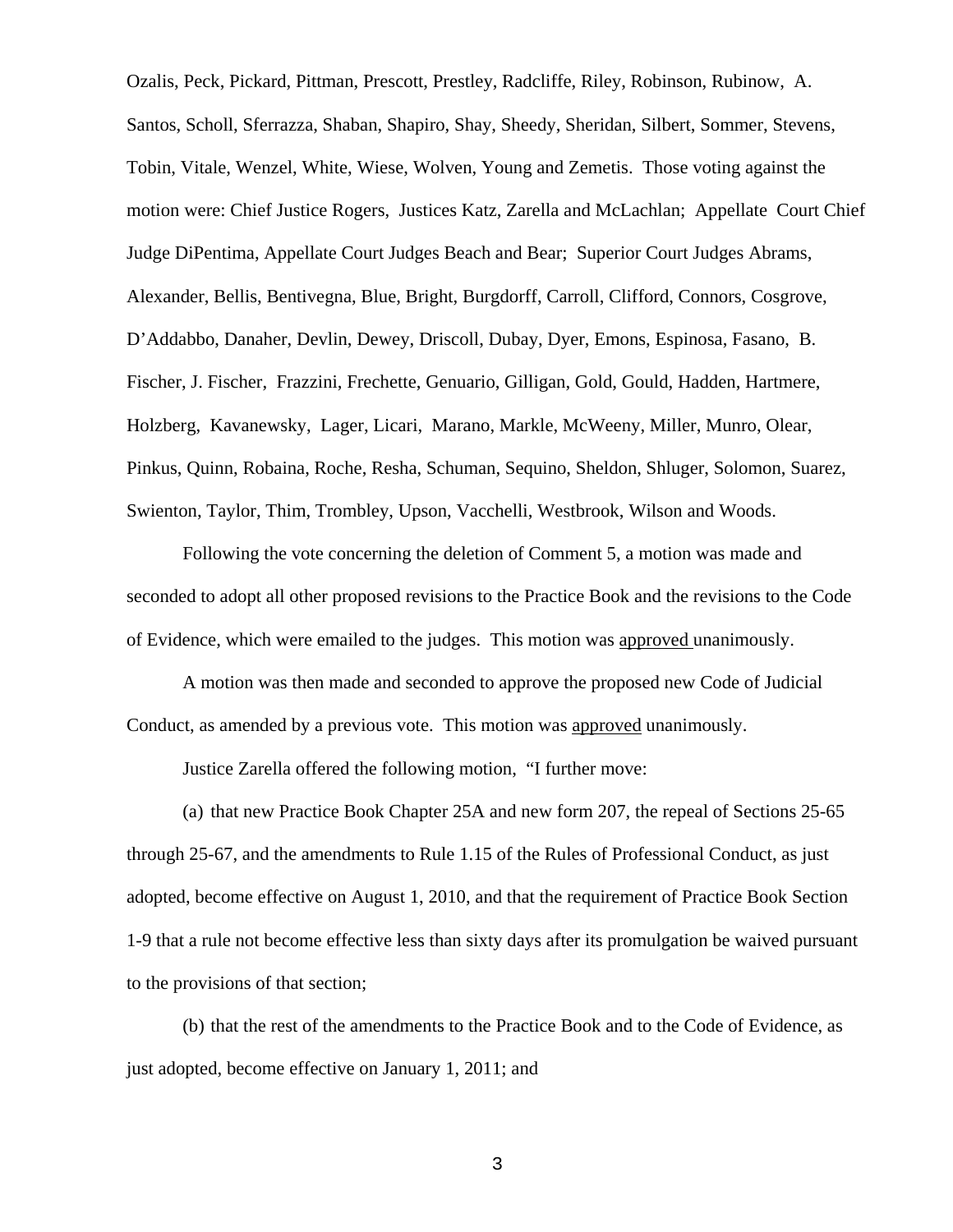(c) that the Reporter of Judicial Decisions may make editorial changes to the amendments including changes in the section numbers."

 This motion was seconded and approved unanimously. The Practice Book revisions adopted at this meeting are attached to these minutes as Appendix A.

 Judge Quinn asked for a motion nominating four judges to serve on the Rules Committee for one year terms, commencing July 1, 2010. A motion was made and seconded to nominate Judges Keegan, Olear, Crawford and Prescott. It was approved unanimously.

 Judge Quinn then advised the judges that the next order of business was to adopt a list of the names of judges which would be submitted to the Governor for appointment of one judge as a regular member of the Judicial Review Council for a term of four years commencing December 1, 2010 to replace Judge Reynolds whose term is expiring. A motion was made by Judge Quinn and seconded nominating Judges Dewey and Vitale. It was approved unanimously.

 Judge Quinn asked for a motion to approve all final actions taken by the Executive Committee as noted in the minutes of May 27, 2010 meeting. The motion was made, seconded and approved unanimously.

 Judge Quinn then asked for a motion to approve the recommendations made by the Executive Committee concerning annual appointments of certain Judicial Branch employees and individuals to serve on various panels and committees. These recommendations were included as Appendix B of the minutes of the May 27, 2010 Executive Committee meeting. Such motion was made, seconded and approved unanimously.

 In addition, Judge Quinn asked for a motion to appoint Attorney Frederic S. Ury of Fairfield as a member of the State Bar Examining Committee for a term commencing September 1, 2010 and expiring August 31, 2011. The motion was made, seconded and approved unanimously Judge Quinn also asked for a motion to appoint Attorney Robert M. Brennan of Woodbridge as a

4